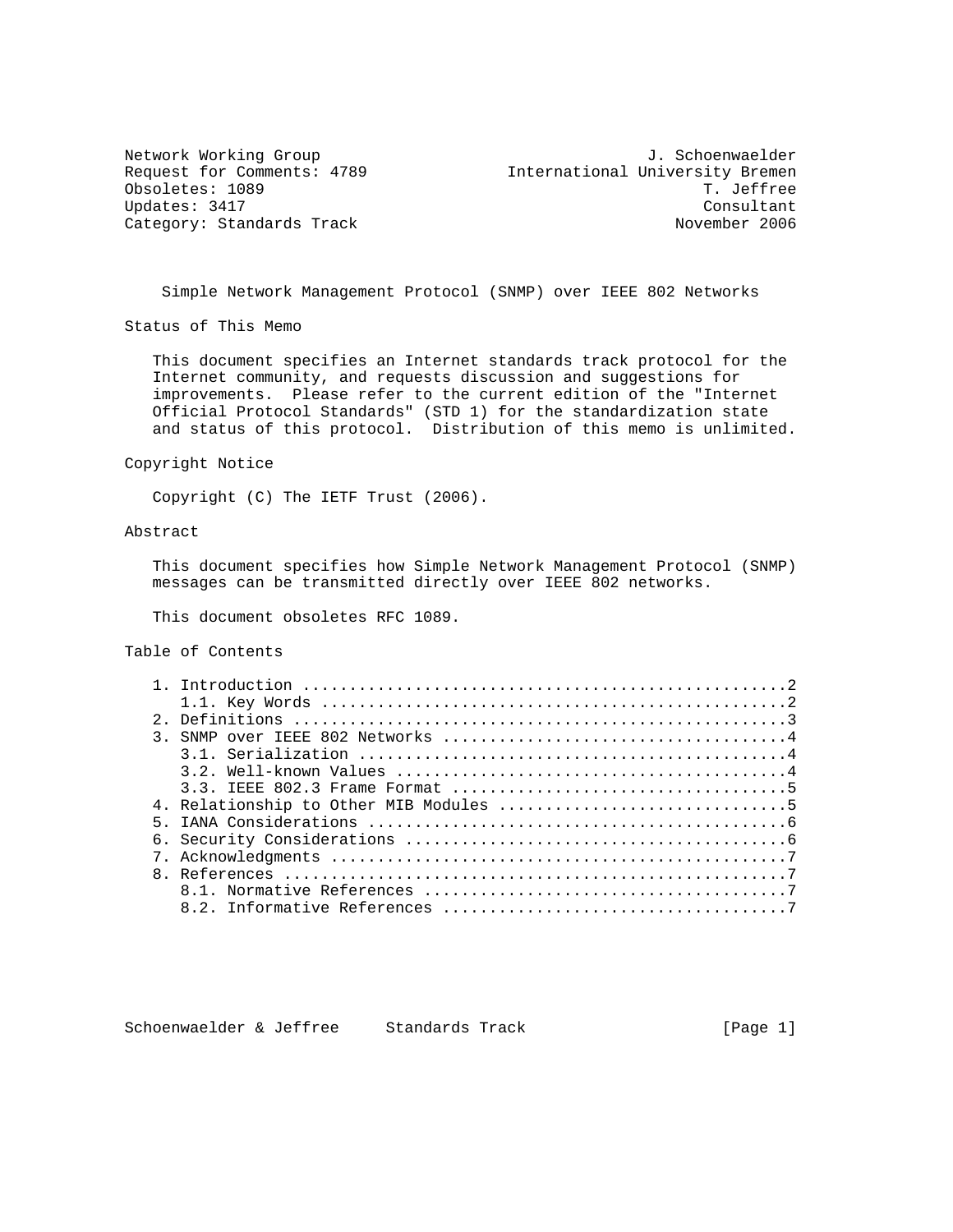# 1. Introduction

 This document specifies how Simple Network Management Protocol (SNMP) messages can be transmitted directly over IEEE 802 networks. For a detailed overview of the documents that describe the Internet- Standard management framework, please refer to section 7 of RFC 3410 [RFC3410]. This document supplements the standard SNMP transport mappings defined in RFC 3417 [RFC3417].

This document obsoletes RFC 1089.

 Managed objects are accessed via a virtual information store, termed the Management Information Base or MIB. MIB objects are generally accessed through the Simple Network Management Protocol (SNMP). Objects in the MIB are defined using the mechanisms defined in the Structure of Management Information (SMI). This memo specifies a MIB module that is compliant to the SMIv2, which is described in STD 58, RFC 2578 [RFC2578], STD 58, RFC 2579 [RFC2579] and STD 58, RFC 2580 [RFC2580].

### 1.1. Key Words

 The key words "MUST", "MUST NOT", "REQUIRED", "SHALL", "SHALL NOT", "SHOULD", "SHOULD NOT", "RECOMMENDED", "MAY", and "OPTIONAL" in this document are to be interpreted as described in RFC 2119 [RFC2119].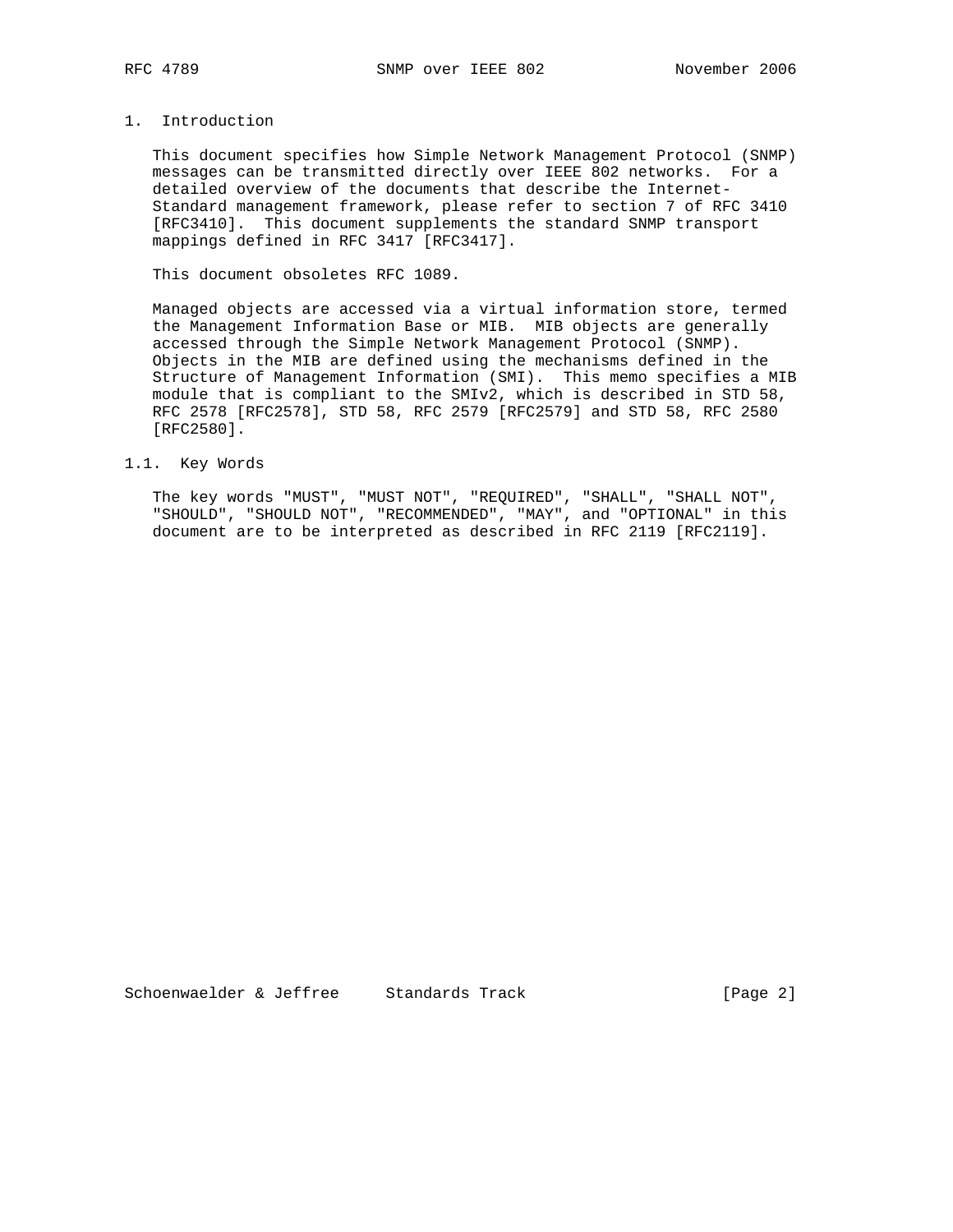# 2. Definitions

 SNMP-IEEE802-TM-MIB DEFINITIONS ::= BEGIN IMPORTS MODULE-IDENTITY, OBJECT-IDENTITY, snmpModules, snmpDomains FROM SNMPv2-SMI; snmpIeee802TmMib MODULE-IDENTITY LAST-UPDATED "200611210000Z" ORGANIZATION "IETF Operations and Management Area" CONTACT-INFO "Juergen Schoenwaelder (Editor) International University Bremen P.O. Box 750 561 28725 Bremen, Germany Phone: +49 421 200-3587 EMail: j.schoenwaelder@iu-bremen.de Send comments to <ietfmibs@ops.ietf.org>." DESCRIPTION "This MIB module defines the SNMP over IEEE 802 transport mapping. Copyright (C) The IETF Trust (2006). This version of this MIB module is part of RFC 4789; see the RFC itself for full legal notices." REVISION "200611210000Z" DESCRIPTION "The initial version, published as RFC 4789."  $::=$  { snmpModules 21 } snmpIeee802Domain OBJECT-IDENTITY STATUS current DESCRIPTION "The SNMP over IEEE 802 networks transport domain. The corresponding transport address is of type MacAddress as defined in the SNMPv2-TC module (RFC 2579)." REFERENCE "RFC 2579"  $::=$  { snmpDomains 6 }

END

Schoenwaelder & Jeffree Standards Track [Page 3]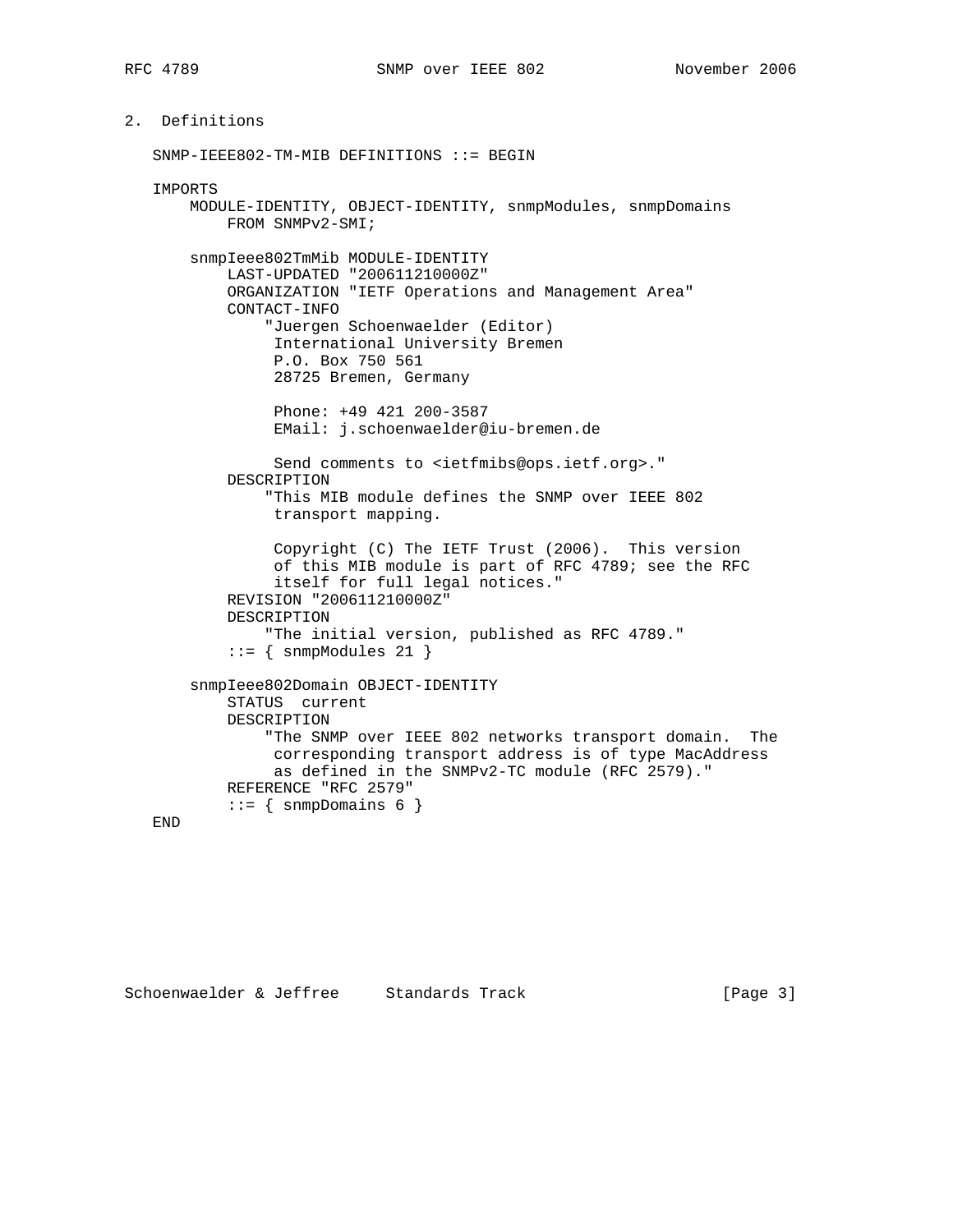# 3. SNMP over IEEE 802 Networks

 This is an optional transport mapping. The need to carry SNMP directly over an 802 LAN transport in order to allow for the management of simple devices was identified in applications like the Two-Port Media Access Control (MAC) Relay, which is being developed in IEEE 802.1 as project P802.1aj [802.1aj].

 SNMP over IEEE 802 networks has some inherent restrictions. Using the SNMP over IEEE 802 transport mapping restricts messages to a single logical IEEE 802 LAN, bridged LAN or VLAN. Furthermore, only a single SNMP engine can be addressed on a given IEEE 802 network interface. In particular, command generators and notification receivers, as well as command responders and notification originators, must share a single transport endpoint.

#### 3.1. Serialization

 SNMP messages are serialized, as described in Section 8 of RFC 3417 [RFC3417]. The resulting serialized message is shipped in the data portion of an IEEE LAN MAC frame.

### 3.2. Well-known Values

 Serialized SNMP messages are sent in IEEE 802.3 frames with an Ethernet type field of 33100 (hexadecimal 814C).

 When serialized SNMP messages are sent in IEEE 802.3 frames (and in other IEEE 802 MAC frame types that can natively represent Ethernet type values), an Ethernet type field value of 33100 (hexadecimal 814C) MUST be used as the link layer protocol identifier. In IEEE 802 LANs that use LLC as the means of link layer protocol identification, such as IEEE 802.11 Wireless LANs, the SNAP encapsulation method described in subclause 10.5 "Encapsulation of Ethernet frames over LLC" in [IEEE802] MUST be used.

 When an SNMP entity uses this transport mapping, it MUST be capable of accepting SNMP messages up to and including 484 octets in size. It is RECOMMENDED that implementations be capable of accepting messages of up to 1472 octets in size. Implementation of larger values is encouraged whenever possible.

Schoenwaelder & Jeffree Standards Track [Page 4]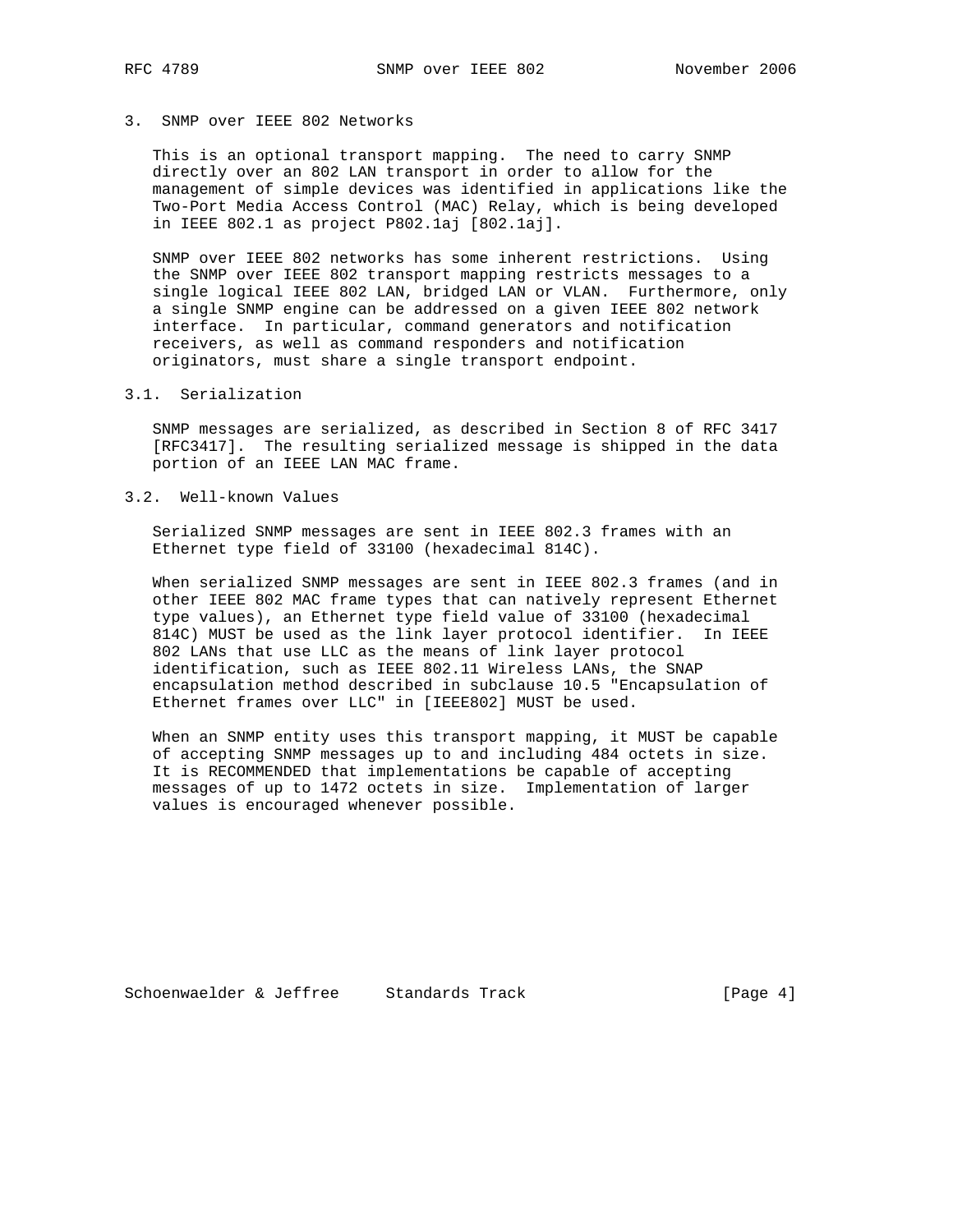## 3.3. IEEE 802.3 Frame Format



(Each tic mark represents one bit.)

4. Relationship to Other MIB Modules

 Several core SNMP MIB modules use TDomain/TAddress pairs to identify SNMP transport endpoints. The SNMP-TARGET-MIB [RFC3413] uses TDomain/TAddress pairs to identify targets that can be used as notification receivers. TDomain/TAddress pairs are used by the NOTIFICATION-LOG-MIB [RFC3014] to record the source from which a notification was received. The ENTITY-MIB [RFC4133] uses TDomain/ TAddress pairs to provide the transport endpoint of logical entities.

 The MIB module contained in this document introduces the object identifier constant snmpIeee802Domain. This constant can be assigned to an object of type TDomain to identify an SNMP over IEEE 802 endpoint, in which case the corresponding TAddress will have a value that conforms to the MacAddress textual convention. By providing these definitions, it is possible to use the generic MIB modules to refer to SNMP over IEEE 802 endpoints.

Schoenwaelder & Jeffree Standards Track [Page 5]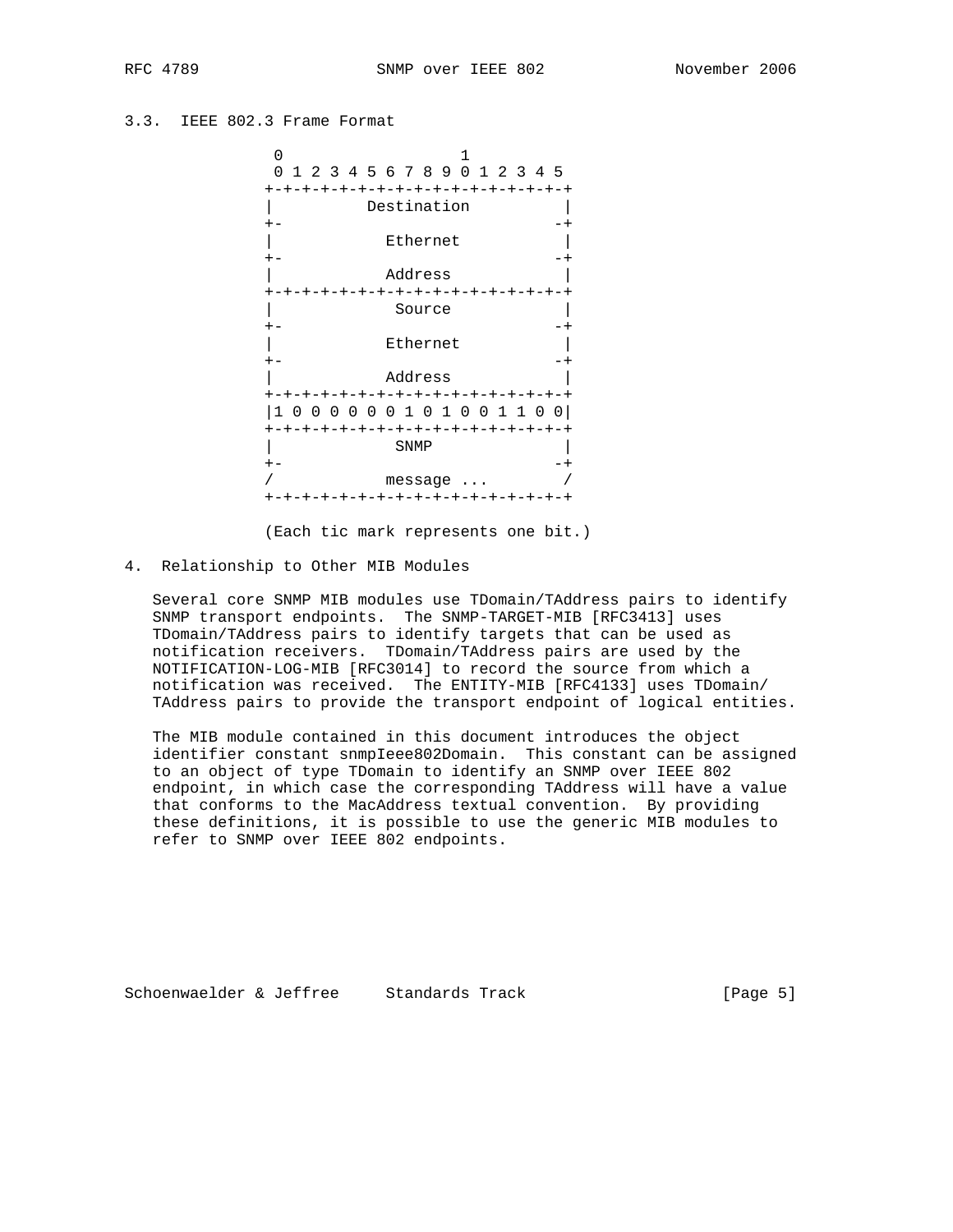## 5. IANA Considerations

 IANA made a MIB OID assignment under the snmpModules branch for the SNMP-IEEE802-TM-MIB module.

 IANA assigned an OID value below snmpDomains for the transport domain. This first required the setup of a registry for OIDs under snmpDomains. At the point of this writing, the following assignments already exist:

Prefix: iso.org.dod.internet.snmpv2.snmpDomains (1.3.6.1.6.1)

| Decimal | Name           | Description    | References |
|---------|----------------|----------------|------------|
|         |                |                |            |
|         | snmpUDPDomain  | SNMP over UDP  | [RFC3417]  |
| 2       | snmpCLNSDomain | SNMP over CLNS | [RFC3417]  |
| 3       | snmpCONSDomain | SNMP over CONS | [RFC3417]  |
| 4       | snmpDDPDomain  | SNMP over DDP  | [RFC3417]  |
| 5.      | snmpIPXDomain  | SNMP over IPX  | [RFC3417]  |
|         |                |                |            |

The following assigment has been made:

| Decimal | Name              | Description        | References |
|---------|-------------------|--------------------|------------|
|         |                   |                    |            |
|         | snmpIeee802Domain | SNMP over IEEE 802 | RFC 4789   |

For new assignments, a specification is required as per [RFC2434].

#### 6. Security Considerations

 This module does not define any management objects. Instead, it defines an OBJECT-IDENTIFIER which may be used by other MIB modules to identify an SNMP transport mapping. Meaningful security considerations can only be written in the MIB modules that define management objects. The MIB module in this document has therefore no impact on the security of the Internet.

 SNMPv1 and SNMPv2c messages are not considered secure. It is recommended that the implementors consider the use of SNMPv3 messages and the security features as provided by the SNMPv3 framework. Specifically, the use of the User-based Security Model STD 62, RFC 3414 [RFC3414] and the View-based Access Control Model STD 62, RFC 3415 [RFC3415] is recommended.

 It is then a customer/user responsibility to ensure that the SNMP entity giving access to a MIB is properly configured to give access to the objects only to those principals (users) that have legitimate rights to indeed GET or SET (change) them.

Schoenwaelder & Jeffree Standards Track (Page 6)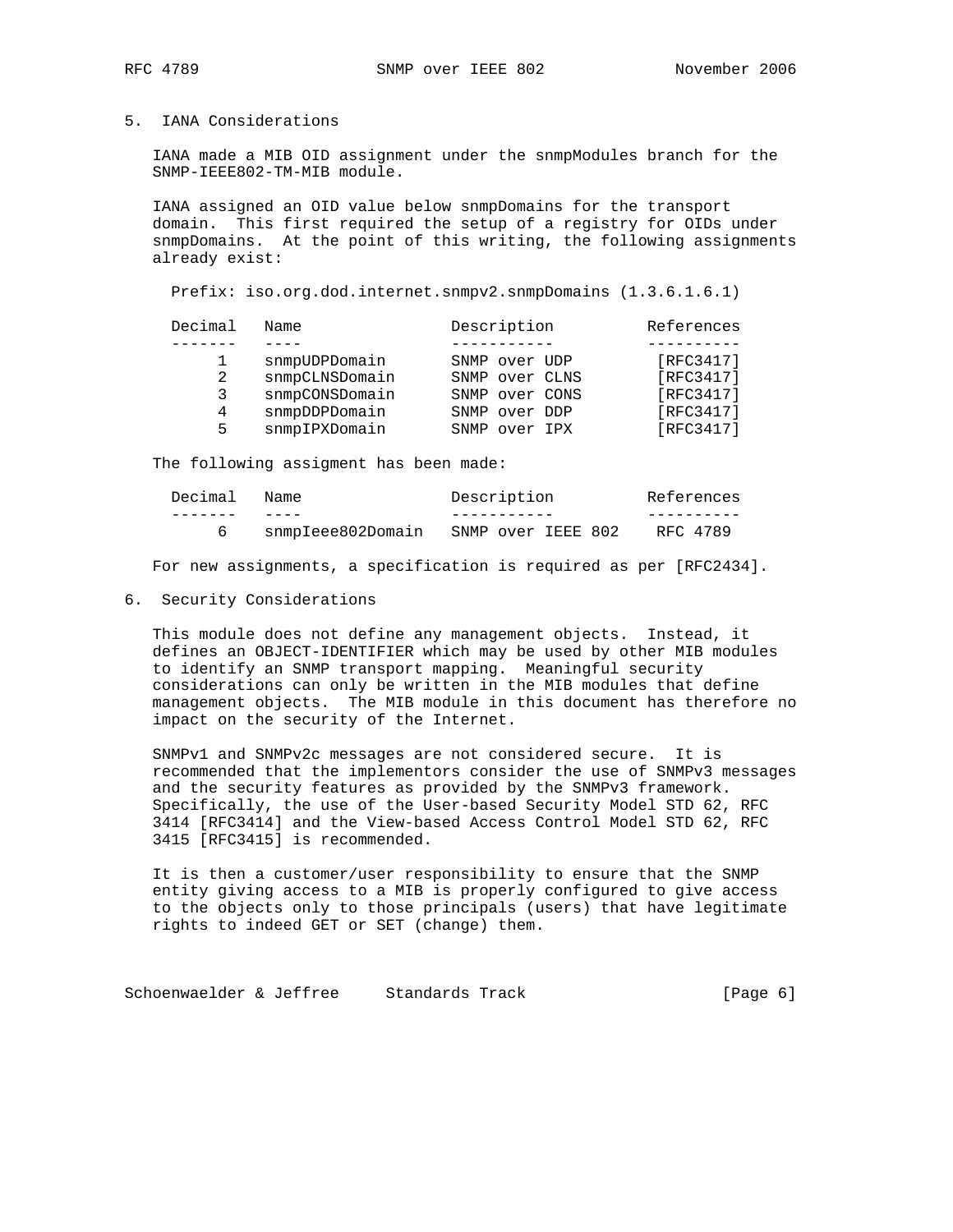7. Acknowledgments

 The original SNMP over Ethernet definition was written by Marty Schoffstall, Chuck Davin, Mark Fedor, and Jeff Case, and published as RFC 1089 [RFC1089].

 Bert Wijnen and Dan Romascanu provided guidance on many aspects of this revised specification. David Harrington provided useful comments that improved the presentation.

- 8. References
- 8.1. Normative References
	- [RFC2119] Bradner, S., "Key words for use in RFCs to Indicate Requirement Levels", BCP 14, RFC 2119, March 1997.
	- [RFC2578] McCloghrie, K., Perkins, D., and J. Schoenwaelder, "Structure of Management Information Version 2 (SMIv2)", STD 58, RFC 2578, April 1999.
	- [RFC2579] McCloghrie, K., Perkins, D., and J. Schoenwaelder, "Textual Conventions for SMIv2", STD 58, RFC 2579, April 1999.
	- [RFC2580] McCloghrie, K., Perkins, D., and J. Schoenwaelder, "Conformance Statements for SMIv2", STD 58, RFC 2580, April 1999.
	- [RFC3417] Presuhn, R., Ed., "Transport Mappings for the Simple Network Management Protocol (SNMP)", STD 62, RFC 3417, December 2002.
	- [IEEE802] "IEEE Standard for Local Area Networks: Overview and Architecture", IEEE Std. 802-2001.
	- [RFC2434] Narten, T. and H. Alvestrand, "Guidelines for Writing an IANA Considerations Section in RFCs", BCP 26, RFC 2434, October 1998.
- 8.2. Informative References
	- [RFC3410] Case, J., Mundy, R., Partain, D., and B. Stewart, "Introduction and Applicability Statements for Internet- Standard Management Framework", RFC 3410, December 2002.

Schoenwaelder & Jeffree Standards Track [Page 7]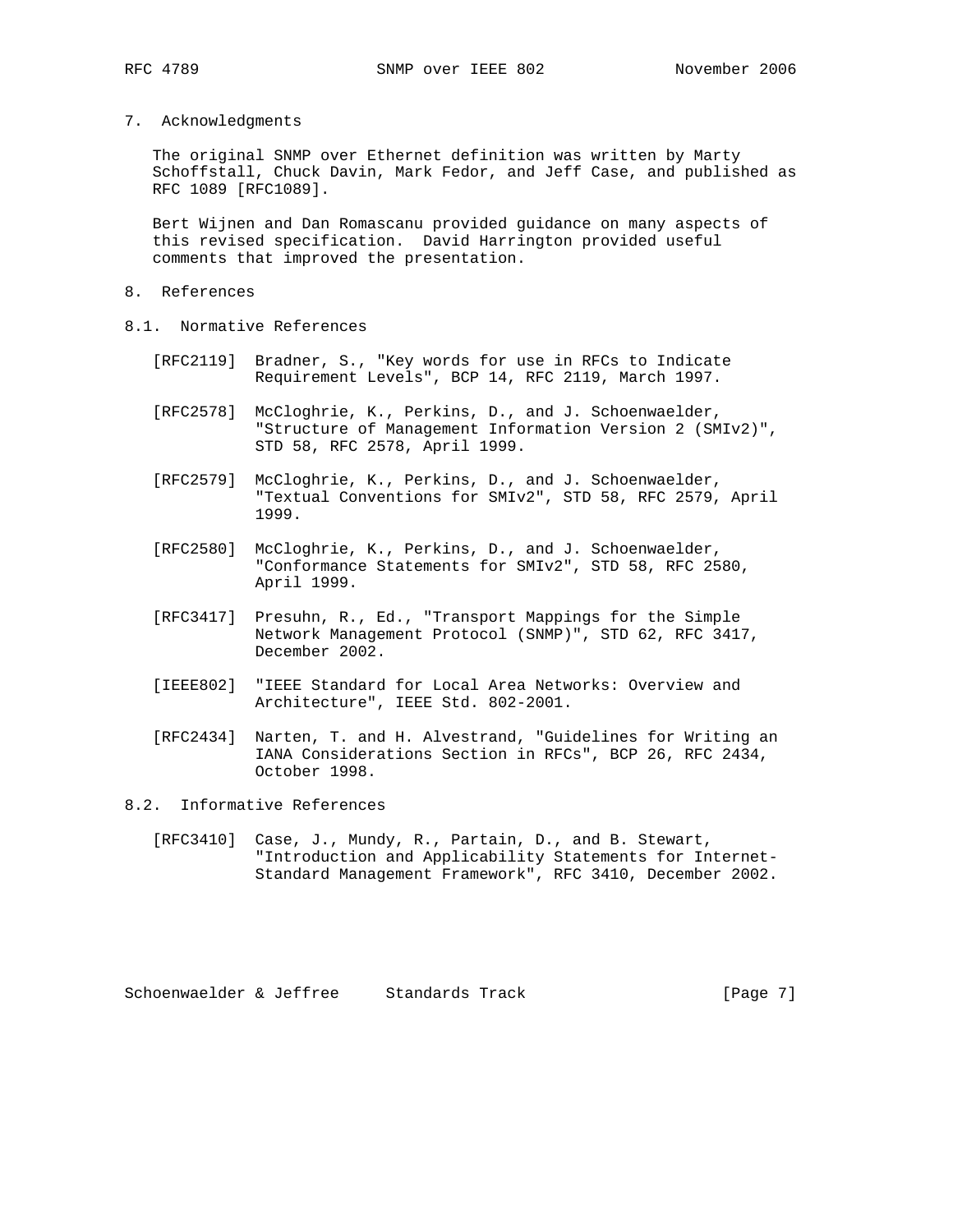- - [RFC3413] Levi, D., Meyer, P., and B. Stewart, "Simple Network Management Protocol (SNMP) Applications", STD 62, RFC 3413, December 2002.
	- [RFC3414] Blumenthal, U. and B. Wijnen, "User-based Security Model (USM) for version 3 of the Simple Network Management Protocol (SNMPv3)", STD 62, RFC 3414, December 2002.
	- [RFC3415] Wijnen, B., Presuhn, R., and K. McCloghrie, "View-based Access Control Model (VACM) for the Simple Network Management Protocol (SNMP)", STD 62, RFC 3415, December 2002.
	- [RFC3014] Kavasseri, R., "Notification Log MIB", RFC 3014, November 2000.
	- [RFC4133] Bierman, A. and K. McCloghrie, "Entity MIB (Version 3)", RFC 4133, August 2005.
	- [RFC1089] Schoffstall, M., Davin, C., Fedor, M., and J. Case, "SNMP over Ethernet", RFC 1089, February 1989.
	- [802.1aj] P802.1aj/D1.4 Draft Standard for Local and Metropolitan Area Networks - Virtual Bridged Local Area Networks - Amendment 08: Two-Port Media Access Control (MAC) Relay, IEEE 802.1 Working Group, June 2006, Work in Progress.

Authors' Addresses

 Juergen Schoenwaelder International University Bremen Campus Ring 1 28725 Bremen Germany

 Phone: +49 421 200-3587 EMail: j.schoenwaelder@iu-bremen.de

 Tony Jeffree Consultant 11a Poplar Grove Sale, Cheshire, M33 3AX United Kingdom

 Phone: +44-161-973-4278 EMail: tony@jeffree.co.uk